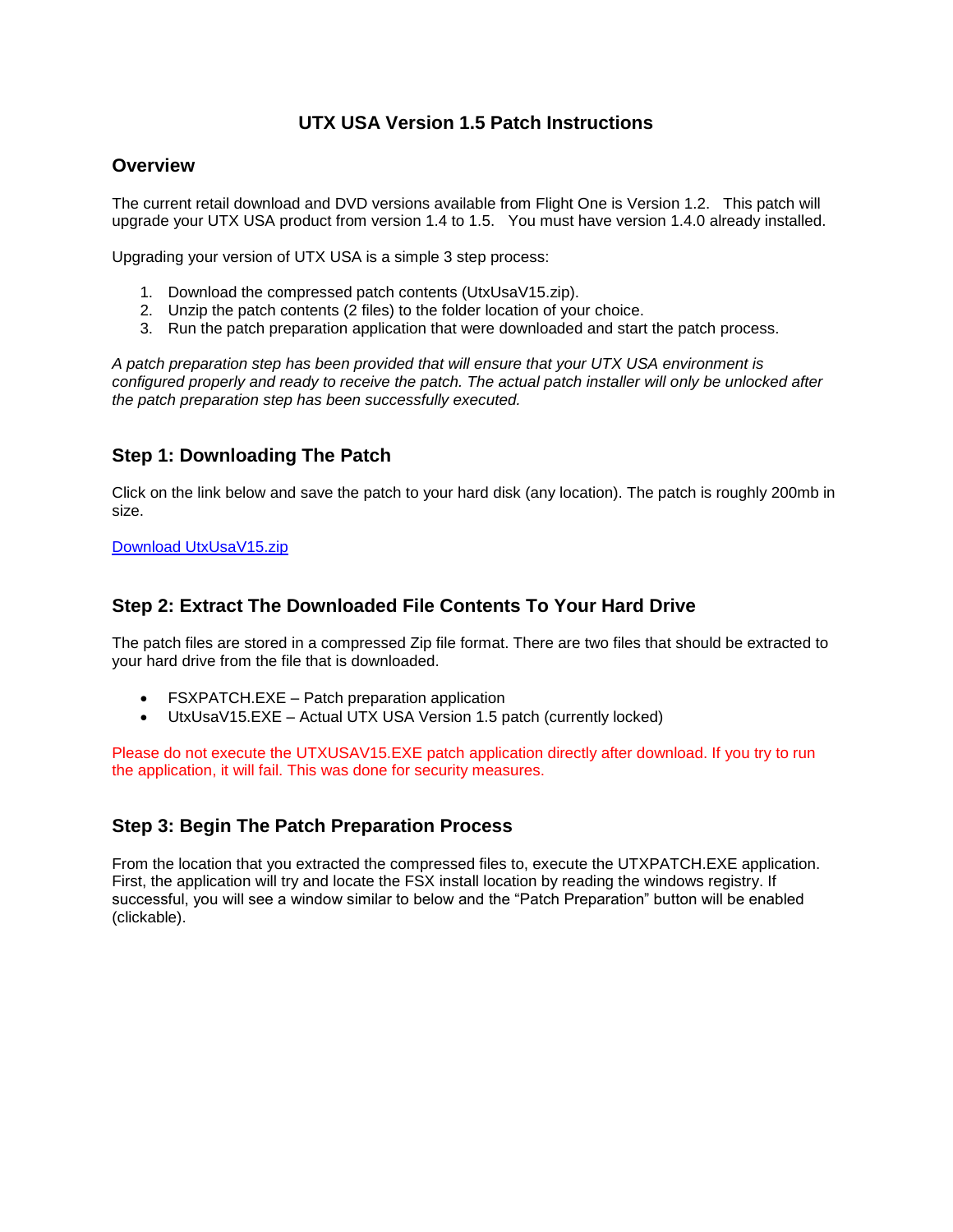|              |                                                                 |                                 |           | <b>Patch Preparation Status</b> |
|--------------|-----------------------------------------------------------------|---------------------------------|-----------|---------------------------------|
|              | Product Version After Patch   Ultimate Terrain X USA-Version 1. |                                 |           | Checked 0                       |
| FSX Location | C:\GAMES\Fsx                                                    |                                 |           | Renamed <sup>0</sup>            |
|              |                                                                 | Start patch<br>preparation step | Removed 0 |                                 |
|              | Change FSX<br>Location                                          | Patch<br>Preparation            | Exit      |                                 |

*If FSX cannot be located using the windows registry entry for FSX, then you will need to locate it yourself using the "Change FSX Location" button. After pressing the "Change FSX Location" button, you will need to browse to the FSX install folder (the folder containing FSX.EXE). The "Patch Preparation" button will only be enabled if FSX has been successfully found with a valid UTX USA installation.* 

Click the "Patch Preparation" button to start the patch preparation process. This is **not** the actual process that will upgrade you to version 1.5. Instead, this button starts the process that gets your environment ready for the patch.

You will be notified when the patch preparation process is complete (quick process). If successful, the "Launch Patch Application" button will become active. This indicates that the actual patch application (UtxUsaV15.exe ) has been unlocked and is ready to use. You can start the actual patch process now by pressing the "Launch Patch Application" button. Or you can run the process later on by executing the UtxUsaV15.exe application directly from your hard drive.

When you start the patch application, you will see the window below: